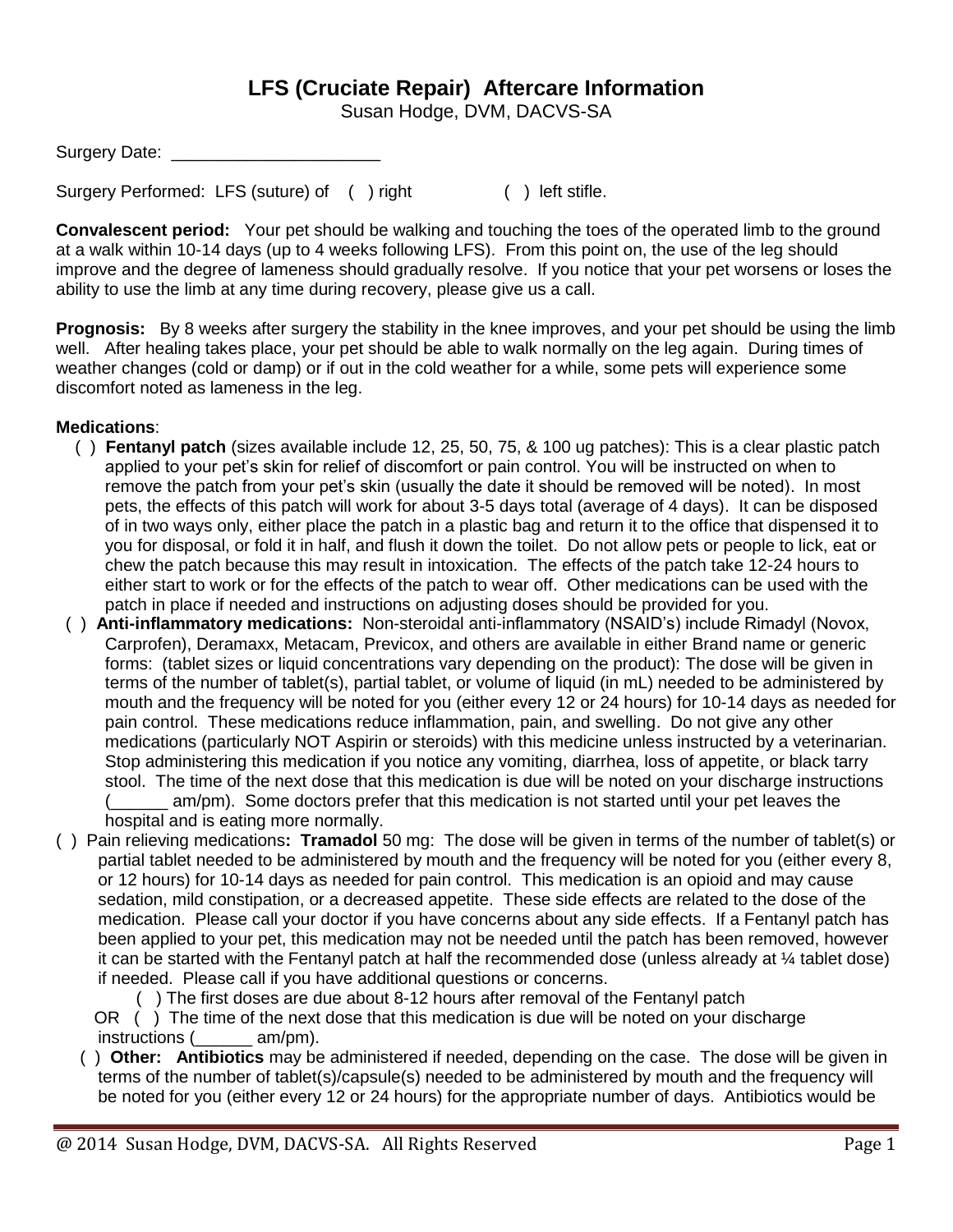used to prevent infection or treat contamination noted at the time of surgery. Any antibiotic may cause nausea, vomiting, or diarrhea. Most side effects can be minimized by administering the medication with food. The time of the next dose that this medication is due will be noted on your discharge instructions am/pm).

( ) Other:

**Exercise:** Limit activity to a large crate or a small room without furniture for 8 weeks (food and water can be left in these areas). Limit outdoor activity to very short leash walks for bowel and urinary purposes only for the next 8 weeks. Never leave your pet outside, or take your pet off the leash outside during the recovery period. Do not allow jumping, climbing stairs, or roughhousing with other pets or people for the full length of recovery. Strenuous activity can breakdown the surgical repair, cause pain, cause the incision to open, and prevent a successful recovery.

 ( ) Short walks are permitted on a leash only (10 minutes maximum). Do not leave your pet off the leash or unattended outside during the time of exercise restriction.

**Incision:** Please check the incision daily for signs of problems including: redness, swelling, pain, discharge, loss of sutures, or opening of the incision. Please call our office if you have concerns about the incision. Do not allow your pet to lick at the incision. Please use the Elizabethan collar from us, your regular veterinarian, or a pet supply store to prevent licking or chewing at the incision. Another option is to apply bitter apple solution to the skin around the incision several times a day to prevent licking. Your pet should return to Dr. Hodge in about 2 weeks to check the incision. There may be a small band-aid and non-stick pad covering the incision. This can be removed in 1-2 days or sooner if it falls off. It is intended to keep the incision clean while in the hospital.

- $($ ) There are no external staples/sutures to be removed, but the incision should still be checked.
- ( ) There are staples/sutures that need to be removed in about 10-14 days.

**Physical Rehabilitation**: Physical therapy is recommended for optimal results.

- Initial therapy: Some swelling and bruising is expected to occur after surgery which may be noted about 2-3 days after surgery, especially at the knee and/or at the ankle joint, and it may take about 5-7 days for the swelling to fully resolve. You can help minimize swelling in the leg by applying a cold compresses to the incision site (leg) for the first few days. Place a cold pack on the leg 2-3 times daily for 10-15 minute sessions for the first 3 days after surgery if able. A plastic bag of frozen vegetables makes a good cold pack. On day 4, we recommend changing to a warm compress, which can be applied to the limb 2-3 times a day for 10-15 minutes if swelling is still present. \*\*\*\* The goal of the cold or warm therapy is to help relieve both pain and swelling, however if your pet fights or resists this treatment, do not continue as they will recover regardless of your ability to apply compresses to the limb.
	- ( ) Schedule suture/staple removal or an incision check in 10-14 days.
	- ( ) Contact us with additional questions about physical therapy.
		- ( ) Other: Laser therapy can be initiated as soon as following surgery. Laser therapy can be used
		- 2-3 times a week in the initial few weeks following surgery to help with healing if desired.

Nausea is common following General Anesthesia, in case of nausea:

- FOOD AND WATER: Large intakes of food and water following a hospital visit are common due to the excitement of returning home. This type of vomiting can often be eliminated by not allowing access to food or water for 2 hours after returning home.
	- $\circ$  A bland/special diet may recommended, the length of time will depend on the type of surgery that has been performed. For orthopedic or neurologic surgery the bland diet may only be needed for a few days, following intestinal surgery, the special diet may be needed for up to a couple of weeks.